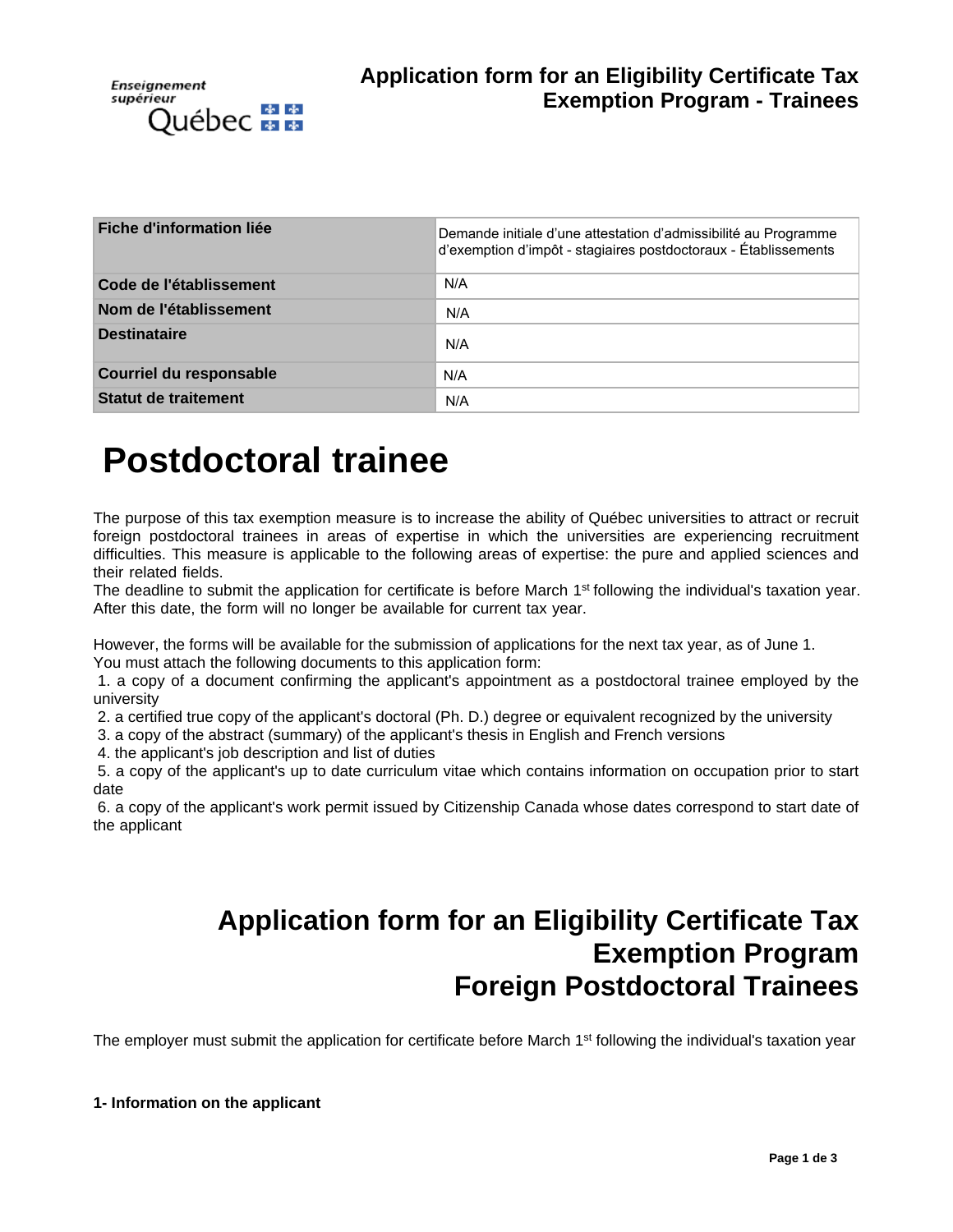| Title:                                             | Mr., Mrs., Ms. or Miss |
|----------------------------------------------------|------------------------|
| <b>Applicant's family name:</b>                    |                        |
| Applicant's given name :                           |                        |
| Date of birth (YYYY-MM-DD) :                       |                        |
| Citizenship:                                       |                        |
| <b>Specified</b>                                   | N/A                    |
| Status:                                            | N/A                    |
| <b>Temporary Social Insurance Number:</b>          |                        |
| (Mandatory if changes occurred since last request) |                        |
| <b>Country of birth:</b>                           |                        |

### **2 - Doctoral degree (Ph. D.) obtained by the applicant**

| Date obtained (YYYY-MM-DD) : |  |
|------------------------------|--|
| Discipline :                 |  |
| <b>University:</b>           |  |
| City:                        |  |
| Country:                     |  |

## **3 - Declaration by the eligible university or public research center concerning the applicant**

**Trainee's name :**

We certify that this person was hired as a postdoctoral trainee and will work exclusively or almost exclusively in the field of pure or applied science or in a related field for the establishment mentioned above from the date he or she was hired until the end of the year, or part of the year if there is a termination of employement. We undertake to inform the ministère de l'Enseignement supérieur of any change to the postdoctoral trainee's employment situation.

| Date of signing of applicant's contract<br>(YYYY-MM-DD): | Date of signature of the researcher-trainee agreement (there is no<br>employment contract, the date of the letter of employment would be acceptable) |
|----------------------------------------------------------|------------------------------------------------------------------------------------------------------------------------------------------------------|
| Start date of applicant's contract (YYYY-MM-<br>DD) :    | Date indicated in the letter of appointment or hiring form                                                                                           |
| End date of applicant's contract (YYYY-MM-<br>DD):       | Date indicated in the letter of appointment or hiring form                                                                                           |

#### **4 - Research field (Refer to the guide)**

| Research program :                                                                                         |                |
|------------------------------------------------------------------------------------------------------------|----------------|
| Field of research:                                                                                         |                |
| Sub-field of research:                                                                                     |                |
| Brief description of applicant's field of<br>research (attach a separate sheet of paper if<br>necessary) : |                |
| <b>File</b>                                                                                                |                |
| Department of affiliated research center:                                                                  | Training place |

### **5 - Signatures**

| Nous attestons que les renseignements<br>fournis dans la présente demande sont | Reserved for ESP |
|--------------------------------------------------------------------------------|------------------|
|                                                                                |                  |